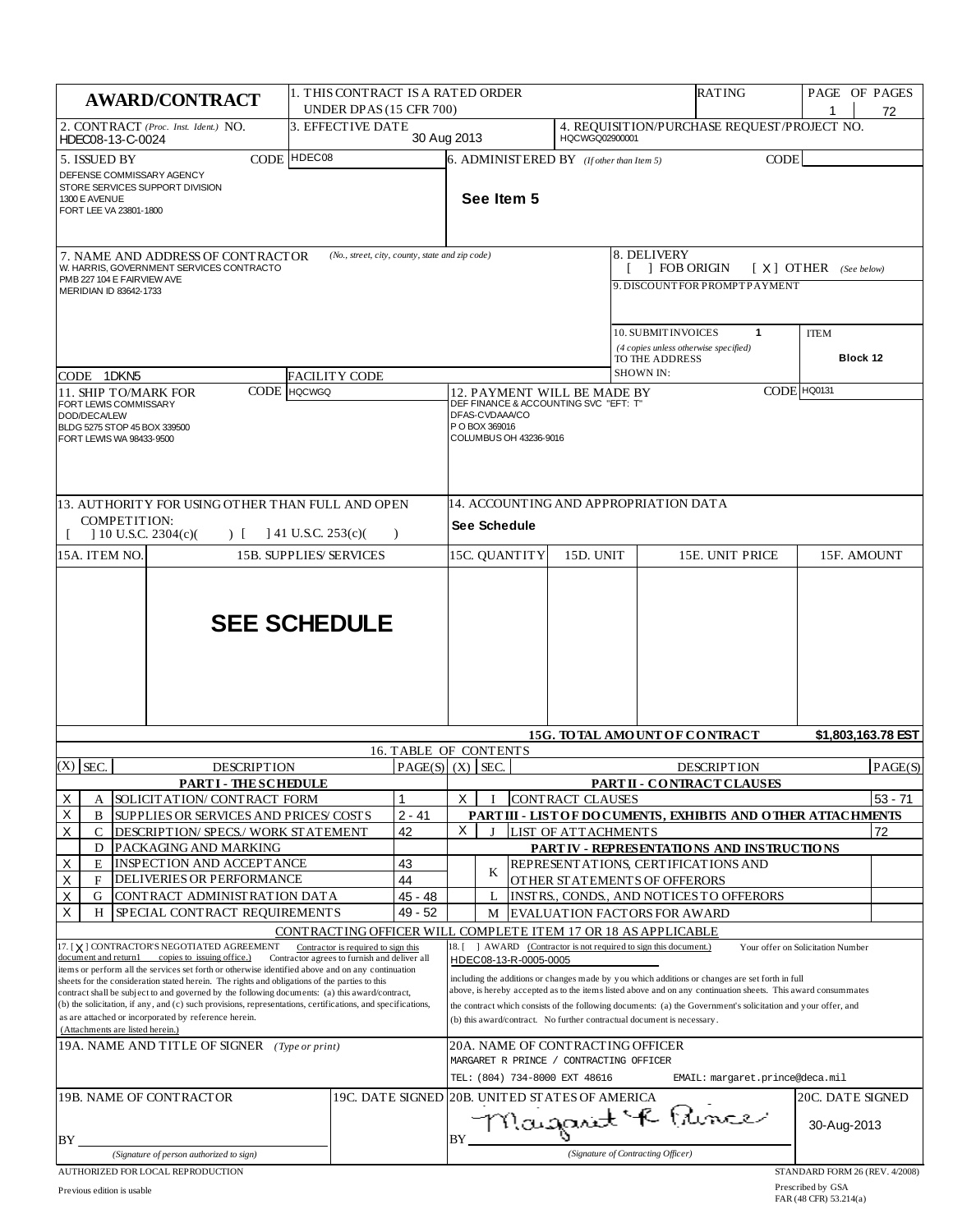| <b>ITEM NO</b><br>0001   | SUPPLIES/SERVICES                                                                                                                                                                                                                                                                                                                                                                | <b>QUANTITY</b>              | <b>UNIT</b>         | <b>UNIT PRICE</b>            | <b>AMOUNT</b><br>\$0.00           |  |  |  |
|--------------------------|----------------------------------------------------------------------------------------------------------------------------------------------------------------------------------------------------------------------------------------------------------------------------------------------------------------------------------------------------------------------------------|------------------------------|---------------------|------------------------------|-----------------------------------|--|--|--|
|                          | SERVICES, NONPERSONAL<br><b>FFP</b>                                                                                                                                                                                                                                                                                                                                              |                              |                     |                              |                                   |  |  |  |
|                          | Provide all necessary supervision, personnel, supplies and equipment to perform<br>shelf stocking, receiving/storage/holding area (RSHA), and custodial operations for<br>the Fort Lewis Commissary located in Fort Lewis, Washington, in accordance with<br>the Performance Work Statement (PWS) as set forth at Attachment 1 and all terms<br>and conditions contained herein: |                              |                     |                              |                                   |  |  |  |
|                          | BASE YEAR: OCTOBER 1, 2013 THROUGH SEPTEMBER 30, 2014<br><b>FOB</b> : Destination<br>PURCHASE REQUEST NUMBER: HQCWGQ02900001                                                                                                                                                                                                                                                     |                              |                     |                              |                                   |  |  |  |
|                          |                                                                                                                                                                                                                                                                                                                                                                                  |                              |                     |                              |                                   |  |  |  |
|                          |                                                                                                                                                                                                                                                                                                                                                                                  |                              |                     | <b>NET AMT</b>               | \$0.00                            |  |  |  |
|                          |                                                                                                                                                                                                                                                                                                                                                                                  |                              |                     |                              |                                   |  |  |  |
| <b>ITEM NO</b><br>0001AA | <b>SUPPLIES/SERVICES</b>                                                                                                                                                                                                                                                                                                                                                         | <b>QUANTITY</b><br>1,163,472 | <b>UNIT</b><br>Case | <b>UNIT PRICE</b><br>\$0.822 | <b>AMOUNT</b><br>\$956,373.98 EST |  |  |  |
|                          | <b>Shelf Stocking Operations</b><br><b>FFP</b>                                                                                                                                                                                                                                                                                                                                   |                              |                     |                              |                                   |  |  |  |
|                          | Perform Shelf Stocking Operations (includes overwrites between 0% and 7%, as<br>specified in paragraph 4.3.3.8. of the PWS) in accordance with Attachment 1,<br>PWS.                                                                                                                                                                                                             |                              |                     |                              |                                   |  |  |  |
|                          | NOTE: The QUANTITY shown is an ESTIMATED QUANTITY                                                                                                                                                                                                                                                                                                                                |                              |                     |                              |                                   |  |  |  |
|                          | <b>FOB</b> : Destination<br>PURCHASE REQUEST NUMBER: HQCWGQ02900001                                                                                                                                                                                                                                                                                                              |                              |                     |                              |                                   |  |  |  |
|                          |                                                                                                                                                                                                                                                                                                                                                                                  |                              |                     |                              |                                   |  |  |  |
|                          |                                                                                                                                                                                                                                                                                                                                                                                  |                              |                     | <b>NET AMT</b>               | \$956,373.98 (EST.)               |  |  |  |
|                          | <b>ACRN AA</b>                                                                                                                                                                                                                                                                                                                                                                   |                              |                     |                              | \$956,373.98                      |  |  |  |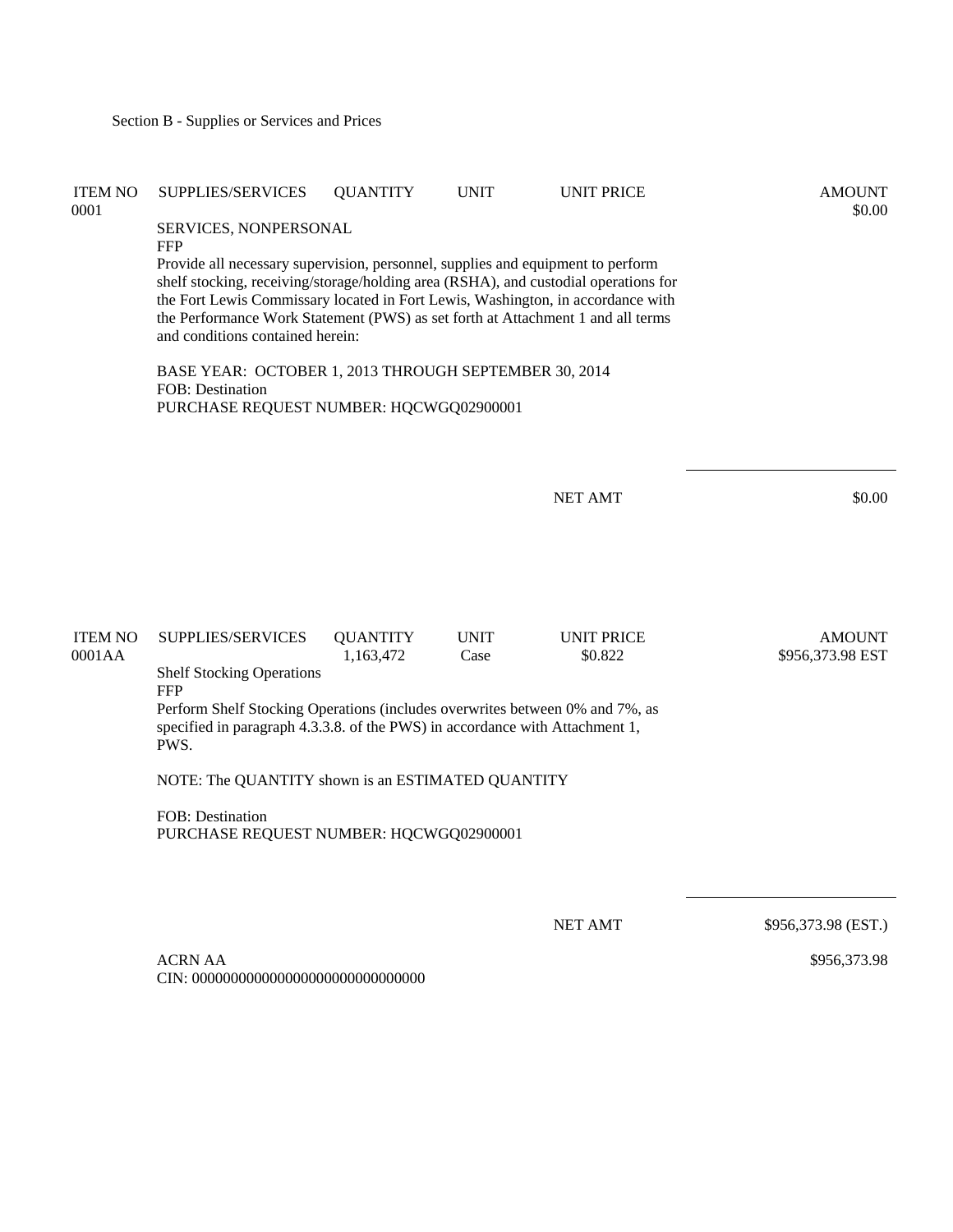| <b>ITEM NO</b><br>0001AB | <b>SUPPLIES/SERVICES</b><br>Overwrites                                                                                                                                                                              | <b>QUANTITY</b><br>7,500 | <b>UNIT</b><br>Case  | <b>UNIT PRICE</b><br>\$0.4932 | <b>AMOUNT</b><br>\$3,699.00 EST |  |  |  |
|--------------------------|---------------------------------------------------------------------------------------------------------------------------------------------------------------------------------------------------------------------|--------------------------|----------------------|-------------------------------|---------------------------------|--|--|--|
|                          | <b>FFP</b><br>Overwrite cases exceeding 7% of the total monthly cases, as specified in paragraph<br>4.3.3.8. of the PWS, will be paid at a unit price of 60% of the case price located in<br>Subline item AA above. |                          |                      |                               |                                 |  |  |  |
|                          | NOTE: The QUANTITY shown is an ESTIMATED QUANTITY.                                                                                                                                                                  |                          |                      |                               |                                 |  |  |  |
|                          | FOB: Destination<br>PURCHASE REQUEST NUMBER: HQCWGQ02900001                                                                                                                                                         |                          |                      |                               |                                 |  |  |  |
|                          |                                                                                                                                                                                                                     |                          |                      |                               |                                 |  |  |  |
|                          |                                                                                                                                                                                                                     |                          |                      | <b>NET AMT</b>                | \$3,699.00 (EST.)               |  |  |  |
|                          | <b>ACRN AA</b>                                                                                                                                                                                                      |                          |                      |                               | \$3,699.00                      |  |  |  |
|                          |                                                                                                                                                                                                                     |                          |                      |                               |                                 |  |  |  |
| <b>ITEM NO</b><br>0001AC | SUPPLIES/SERVICES                                                                                                                                                                                                   | <b>QUANTITY</b><br>100   | <b>UNIT</b><br>Hours | <b>UNIT PRICE</b><br>\$33.05  | <b>AMOUNT</b><br>\$3,305.00 EST |  |  |  |
|                          | <b>Inventory Preparation</b><br><b>FFP</b>                                                                                                                                                                          |                          |                      |                               |                                 |  |  |  |
|                          | Perform Inventory Preparation Services in accordance with Attachment 1, PWS.                                                                                                                                        |                          |                      |                               |                                 |  |  |  |
|                          | NOTE: The QUANTITY shown is an ESTIMATED QUANTITY.                                                                                                                                                                  |                          |                      |                               |                                 |  |  |  |
|                          | FOB: Destination<br>PURCHASE REQUEST NUMBER: HQCWGQ02900001                                                                                                                                                         |                          |                      |                               |                                 |  |  |  |
|                          |                                                                                                                                                                                                                     |                          |                      |                               |                                 |  |  |  |
|                          |                                                                                                                                                                                                                     |                          |                      | <b>NET AMT</b>                | \$3,305.00 (EST.)               |  |  |  |

\$3,305.00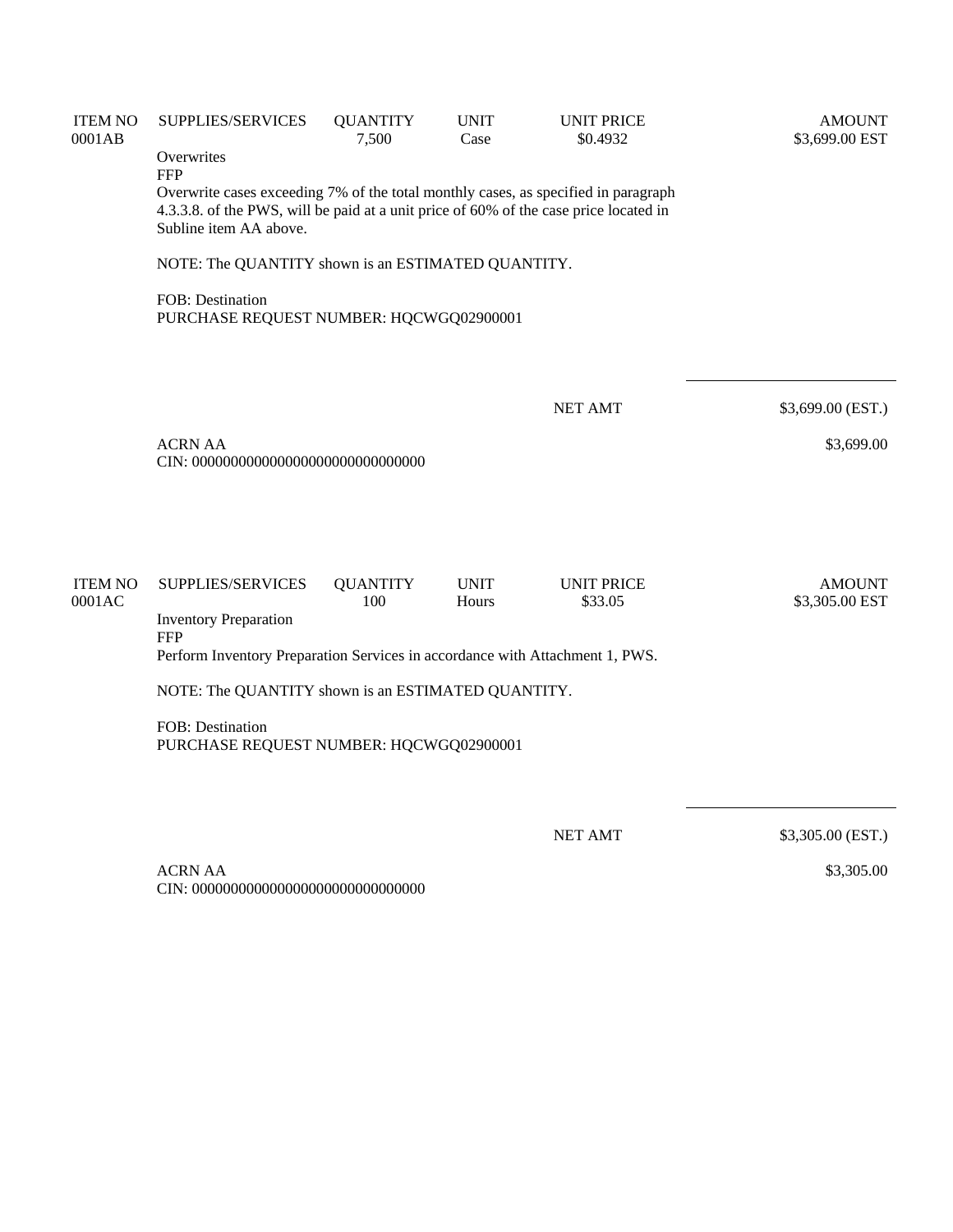| <b>ITEM NO</b><br>0001AD | <b>SUPPLIES/SERVICES</b><br>Shelf Stocking - Bereavement Leave<br><b>FFP</b><br>Shelf Stocking - Bereavement Leave (to accommodate the use of Bereavement<br>Leave, per the Collective Bargaining Agreement (CBA) (Attachment 2) of this<br>requirement for Stocker/FDS personnel). NOTE: In the case of Bereavement<br>Leave, in order to be reimbursed, the contractor must complete and submit the<br>BEREAVEMENT LEAVE CERTIFICATION form (Attachment 3) per<br>occurrence.<br>NOTE: The QUANTITY shown is an ESTIMATED QUANTITY.<br><b>FOB:</b> Destination                                                                                                                | <b>QUANTITY</b><br>64 | <b>UNIT</b><br>Hours | <b>UNIT PRICE</b><br>\$33.05 | <b>AMOUNT</b><br>\$2,115.20 EST |
|--------------------------|---------------------------------------------------------------------------------------------------------------------------------------------------------------------------------------------------------------------------------------------------------------------------------------------------------------------------------------------------------------------------------------------------------------------------------------------------------------------------------------------------------------------------------------------------------------------------------------------------------------------------------------------------------------------------------|-----------------------|----------------------|------------------------------|---------------------------------|
|                          | PURCHASE REQUEST NUMBER: HQCWGQ02900001<br><b>ACRN AA</b>                                                                                                                                                                                                                                                                                                                                                                                                                                                                                                                                                                                                                       |                       |                      | <b>NET AMT</b>               | \$2,115.20 (EST.)<br>\$2,115.20 |
| <b>ITEM NO</b><br>0001AE | SUPPLIES/SERVICES<br><b>UNIT</b><br><b>UNIT PRICE</b><br><b>QUANTITY</b><br>64<br>Hours<br>\$33.56<br>Shelf Stocking - Bereavement Leave<br><b>FFP</b><br>Shelf Stocking - Bereavement Leave (to accommodate the use of Bereavement<br>Leave, per the Collective Bargaining Agreement (CBA) (Attachment 2) of this<br>requirement for Lead Stocker personnel). NOTE: In the case of Bereavement<br>Leave, in order to be reimbursed, the contractor must complete and submit the<br>BEREAVEMENT LEAVE CERTIFICATION form (Attachment 3) per<br>occurrence.<br>NOTE: The QUANTITY shown is an ESTIMATED QUANTITY.<br>FOB: Destination<br>PURCHASE REQUEST NUMBER: HQCWGQ02900001 |                       |                      |                              | <b>AMOUNT</b><br>\$2,147.84 EST |
|                          | <b>ACRN AA</b>                                                                                                                                                                                                                                                                                                                                                                                                                                                                                                                                                                                                                                                                  |                       |                      | <b>NET AMT</b>               | \$2,147.84 (EST.)<br>\$2,147.84 |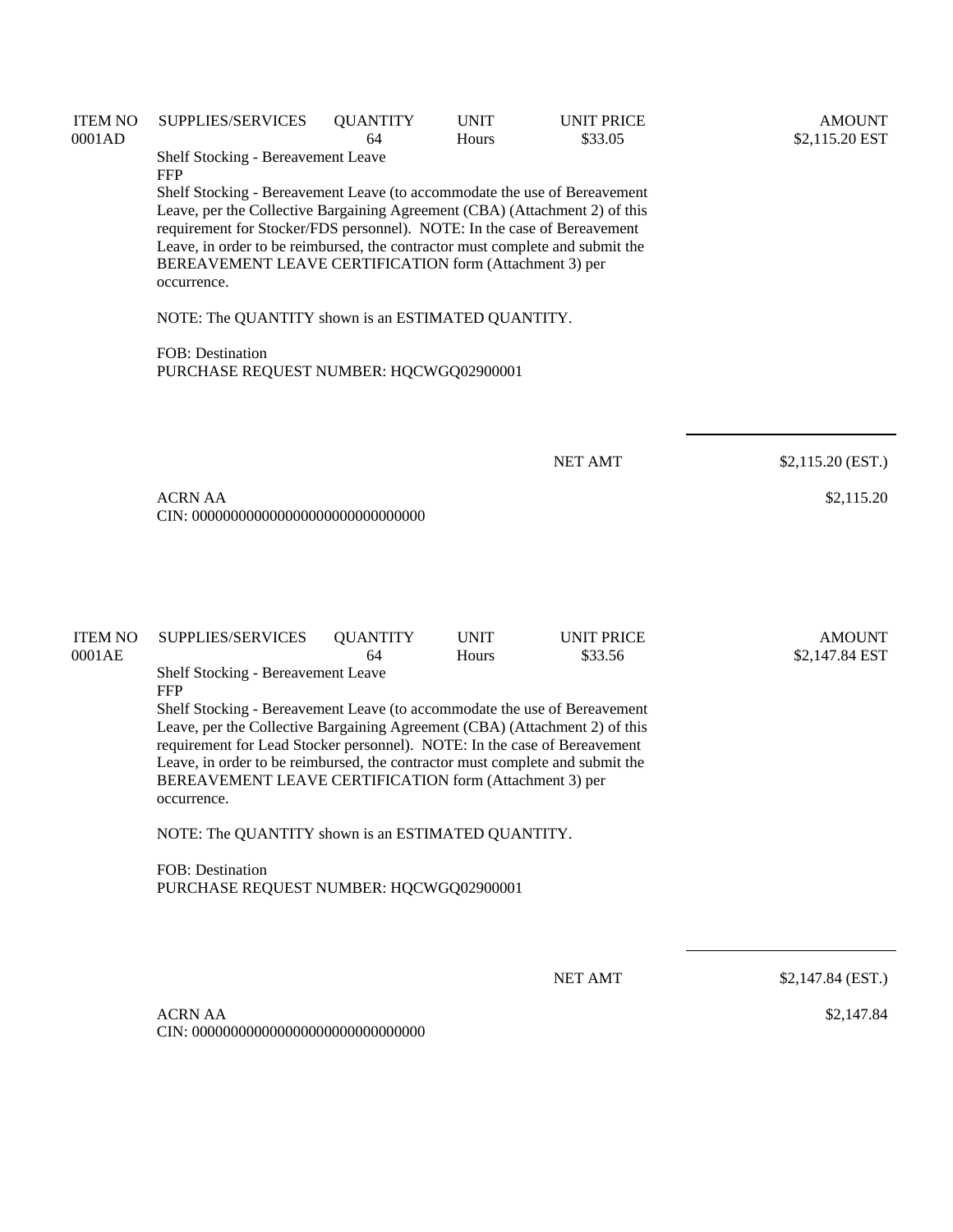| <b>ITEM NO</b><br>0001AF | SUPPLIES/SERVICES<br>Receiving/Storage/Holding Area Operation<br><b>FFP</b><br>Perform Receiving/Storage/Holding Area (RSHA) Operations in accordance with<br>Attachment 1, PWS. | <b>QUANTITY</b><br>12 | <b>UNIT</b><br>Months | <b>UNIT PRICE</b><br>\$24,108.57 | <b>AMOUNT</b><br>\$289,302.84 |  |  |
|--------------------------|----------------------------------------------------------------------------------------------------------------------------------------------------------------------------------|-----------------------|-----------------------|----------------------------------|-------------------------------|--|--|
|                          | FOB: Destination<br>PURCHASE REQUEST NUMBER: HQCWGQ02900001                                                                                                                      |                       |                       |                                  |                               |  |  |
|                          |                                                                                                                                                                                  |                       |                       | <b>NET AMT</b>                   | \$289,302.84                  |  |  |
|                          | <b>ACRN AA</b>                                                                                                                                                                   |                       |                       |                                  | \$289,302.84                  |  |  |
|                          |                                                                                                                                                                                  |                       |                       |                                  |                               |  |  |
| <b>ITEM NO</b><br>0001AG | SUPPLIES/SERVICES<br>MHE Support for Inventories<br><b>FFP</b>                                                                                                                   | <b>QUANTITY</b><br>16 | <b>UNIT</b><br>Hours  | <b>UNIT PRICE</b><br>\$30.88     | <b>AMOUNT</b><br>\$494.08 EST |  |  |
|                          | Provide Material Handling Equipment (MHE) Support for Inventories in<br>accordance with Attachment 1, PWS.                                                                       |                       |                       |                                  |                               |  |  |
|                          | NOTE: The QUANTITY shown is an ESTIMATED QUANTITY                                                                                                                                |                       |                       |                                  |                               |  |  |
|                          | FOB: Destination<br>PURCHASE REQUEST NUMBER: HQCWGQ02900001                                                                                                                      |                       |                       |                                  |                               |  |  |
|                          |                                                                                                                                                                                  |                       |                       | <b>NET AMT</b>                   | \$494.08 (EST.)               |  |  |

\$494.08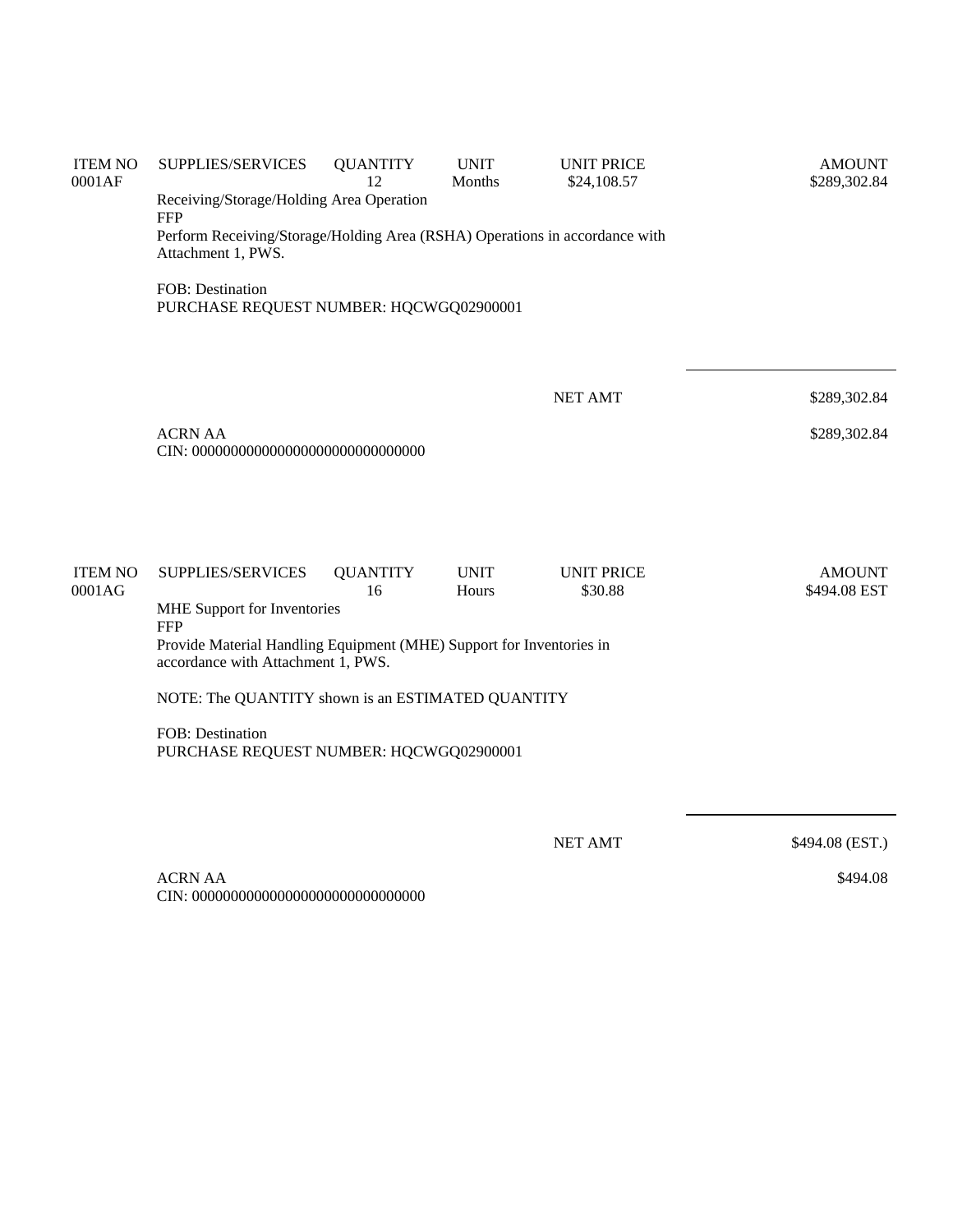| <b>ITEM NO</b><br>0001AH | SUPPLIES/SERVICES                                                                                                                                                                                                                                                                                                                                                                                                              | <b>QUANTITY</b><br>64 | <b>UNIT</b><br>Hours | <b>UNIT PRICE</b><br>\$30.88 | <b>AMOUNT</b><br>\$1,976.32 EST |  |  |  |  |  |
|--------------------------|--------------------------------------------------------------------------------------------------------------------------------------------------------------------------------------------------------------------------------------------------------------------------------------------------------------------------------------------------------------------------------------------------------------------------------|-----------------------|----------------------|------------------------------|---------------------------------|--|--|--|--|--|
|                          | RSHA - Bereavement Leave<br><b>FFP</b>                                                                                                                                                                                                                                                                                                                                                                                         |                       |                      |                              |                                 |  |  |  |  |  |
|                          | RSHA - Bereavement Leave (to accommodate the use of Bereavement Leave, per<br>the Collective Bargaining Agreement (CBA) (Attachment 2) of this requirement<br>for Warehouse personnel). NOTE: In the case of Bereavement Leave, in order to<br>be reimbursed, the contractor must complete and submit the BEREAVEMENT<br>LEAVE CERTIFICATION form (Attachment 3) per occurrence.                                               |                       |                      |                              |                                 |  |  |  |  |  |
|                          | NOTE: The QUANTITY shown is an ESTIMATED QUANTITY.                                                                                                                                                                                                                                                                                                                                                                             |                       |                      |                              |                                 |  |  |  |  |  |
|                          | FOB: Destination<br>PURCHASE REQUEST NUMBER: HQCWGQ02900001                                                                                                                                                                                                                                                                                                                                                                    |                       |                      |                              |                                 |  |  |  |  |  |
|                          |                                                                                                                                                                                                                                                                                                                                                                                                                                |                       |                      | <b>NET AMT</b>               | $$1,976.32$ (EST.)              |  |  |  |  |  |
|                          | <b>ACRN AA</b>                                                                                                                                                                                                                                                                                                                                                                                                                 |                       |                      |                              | \$1,976.32                      |  |  |  |  |  |
| <b>ITEM NO</b><br>0001AJ | SUPPLIES/SERVICES                                                                                                                                                                                                                                                                                                                                                                                                              | <b>QUANTITY</b><br>64 | <b>UNIT</b><br>Hours | <b>UNIT PRICE</b><br>\$31.22 | <b>AMOUNT</b><br>\$1,998.08 EST |  |  |  |  |  |
|                          | RSHA - Bereavement Leave<br><b>FFP</b><br>RSHA - Bereavement Leave (to accommodate the use of Bereavement Leave, per<br>the Collective Bargaining Agreement (CBA)(Attachment 2) of this requirement for<br>Lead Warehouse personnel). NOTE: In the case of Bereavement Leave, in order to<br>be reimbursed, the contractor must complete and submit the BEREAVEMENT<br>LEAVE CERTIFICATION form (Attachment 3) per occurrence. |                       |                      |                              |                                 |  |  |  |  |  |
|                          | NOTE: The QUANTITY shown is an ESTIMATED QUANTITY.                                                                                                                                                                                                                                                                                                                                                                             |                       |                      |                              |                                 |  |  |  |  |  |
|                          | <b>FOB</b> : Destination<br>PURCHASE REQUEST NUMBER: HQCWGQ02900001                                                                                                                                                                                                                                                                                                                                                            |                       |                      |                              |                                 |  |  |  |  |  |
|                          |                                                                                                                                                                                                                                                                                                                                                                                                                                |                       |                      | <b>NET AMT</b>               | \$1,998.08 (EST.)               |  |  |  |  |  |
|                          | <b>ACRN AA</b>                                                                                                                                                                                                                                                                                                                                                                                                                 |                       |                      |                              | \$1,998.08                      |  |  |  |  |  |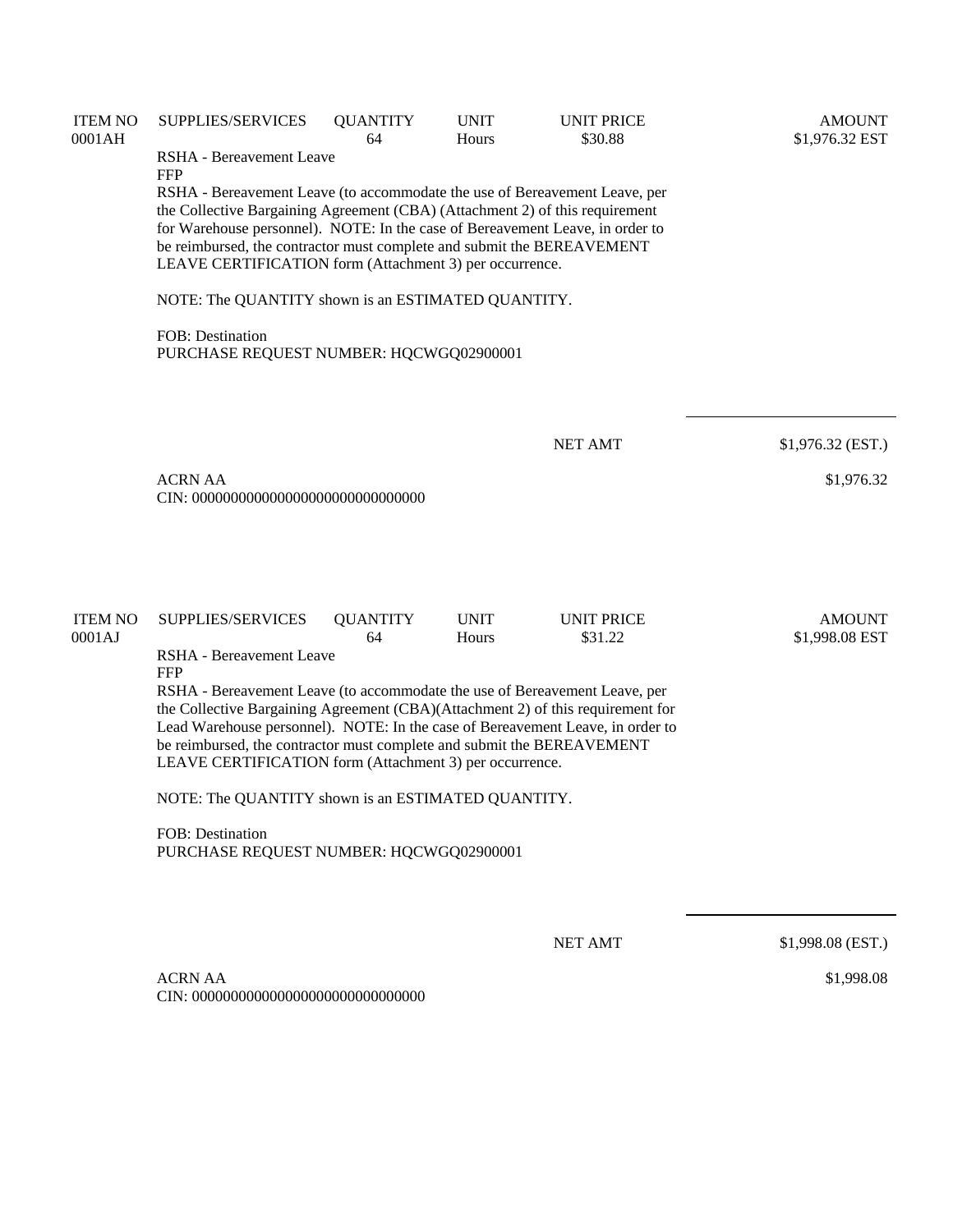| <b>ITEM NO</b><br>0001AK | SUPPLIES/SERVICES                                                                                                                                                               | <b>QUANTITY</b><br>12 | <b>UNIT</b><br>Months | <b>UNIT PRICE</b><br>\$31,230.49 | <b>AMOUNT</b><br>\$374,765.88 |  |  |  |  |
|--------------------------|---------------------------------------------------------------------------------------------------------------------------------------------------------------------------------|-----------------------|-----------------------|----------------------------------|-------------------------------|--|--|--|--|
|                          | Custodial Operations (Store/Admin)<br><b>FFP</b>                                                                                                                                |                       |                       |                                  |                               |  |  |  |  |
|                          | Perform Custodial Operations in accordance with Attachment 1, PWS, for all areas<br>except the RSHA, Outside Areas, and the Meat Processing, Preparation and<br>Wrapping Areas. |                       |                       |                                  |                               |  |  |  |  |
|                          | FOB: Destination<br>PURCHASE REQUEST NUMBER: HQCWGQ02900001                                                                                                                     |                       |                       |                                  |                               |  |  |  |  |
|                          |                                                                                                                                                                                 |                       |                       |                                  |                               |  |  |  |  |
|                          |                                                                                                                                                                                 |                       |                       | <b>NET AMT</b>                   | \$374,765.88                  |  |  |  |  |
|                          | <b>ACRN AA</b>                                                                                                                                                                  |                       |                       |                                  | \$374,765.88                  |  |  |  |  |
| <b>ITEM NO</b><br>0001AL | SUPPLIES/SERVICES<br>Custodial Operations (RSHA/Outside)<br><b>FFP</b>                                                                                                          | <b>QUANTITY</b><br>12 | <b>UNIT</b><br>Months | <b>UNIT PRICE</b><br>\$5,323.79  | <b>AMOUNT</b><br>\$63,885.48  |  |  |  |  |
|                          | Perform Custodial Operations in accordance with Attachment 1, PWS, for<br>Receiving/Storage/Holding Area (RSHA) and Outside areas.                                              |                       |                       |                                  |                               |  |  |  |  |
|                          | FOB: Destination<br>PURCHASE REQUEST NUMBER: HQCWGQ02900001                                                                                                                     |                       |                       |                                  |                               |  |  |  |  |
|                          |                                                                                                                                                                                 |                       |                       | <b>NET AMT</b>                   | \$63,885.48                   |  |  |  |  |
|                          | <b>ACRN AA</b>                                                                                                                                                                  |                       |                       |                                  | \$63,885.48                   |  |  |  |  |

CIN: 000000000000000000000000000000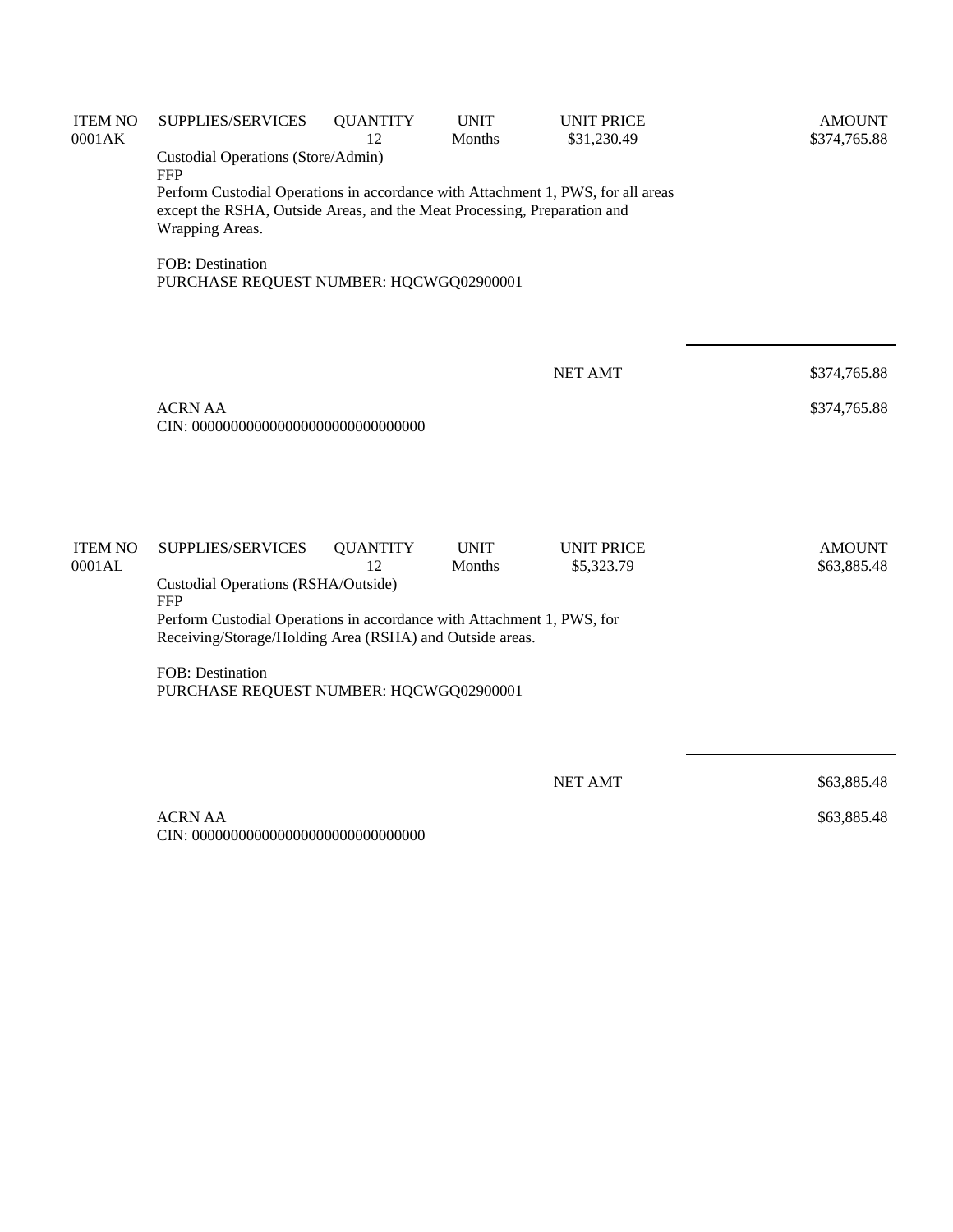| <b>ITEM NO</b><br>0001AM | SUPPLIES/SERVICES                                                                                                                                   | <b>QUANTITY</b><br>12 | <b>UNIT</b><br>Months | <b>UNIT PRICE</b><br>\$7,679.41 | <b>AMOUNT</b><br>\$92,152.92    |  |  |  |
|--------------------------|-----------------------------------------------------------------------------------------------------------------------------------------------------|-----------------------|-----------------------|---------------------------------|---------------------------------|--|--|--|
|                          | <b>Custodial Operations (Meat Room)</b><br><b>FFP</b>                                                                                               |                       |                       |                                 |                                 |  |  |  |
|                          | Perform Custodial Operations in accordance with Attachment 1, PWS, for the Meat<br>Processing, Preparation and Wrapping Areas.                      |                       |                       |                                 |                                 |  |  |  |
|                          | FOB: Destination<br>PURCHASE REQUEST NUMBER: HQCWGQ02900001                                                                                         |                       |                       |                                 |                                 |  |  |  |
|                          |                                                                                                                                                     |                       |                       | <b>NET AMT</b>                  | \$92,152.92                     |  |  |  |
|                          |                                                                                                                                                     |                       |                       |                                 |                                 |  |  |  |
|                          | <b>ACRN AA</b><br>\$92,152.92                                                                                                                       |                       |                       |                                 |                                 |  |  |  |
|                          |                                                                                                                                                     |                       |                       |                                 |                                 |  |  |  |
| <b>ITEM NO</b><br>0001AN | SUPPLIES/SERVICES                                                                                                                                   | <b>QUANTITY</b><br>64 | <b>UNIT</b><br>Hours  | <b>UNIT PRICE</b><br>\$26.94    | <b>AMOUNT</b><br>\$1,724.16 EST |  |  |  |
|                          | Custodial - Bereavement Leave<br><b>FFP</b>                                                                                                         |                       |                       |                                 |                                 |  |  |  |
|                          | Custodial - Bereavement Leave (to accommodate the use of Bereavement Leave,<br>per the Collective Bargaining Agreement (CBA) (Attachment 2) of this |                       |                       |                                 |                                 |  |  |  |
|                          | requirement for Custodian personnel). NOTE: In the case of Bereavement Leave,                                                                       |                       |                       |                                 |                                 |  |  |  |
|                          | in order to be reimbursed, the contractor must complete and submit the<br>BEREAVEMENT LEAVE CERTIFICATION form (Attachment 3) per<br>occurrence.    |                       |                       |                                 |                                 |  |  |  |
|                          | NOTE: The QUANTITY shown is an ESTIMATED QUANTITY.                                                                                                  |                       |                       |                                 |                                 |  |  |  |
|                          | FOB: Destination<br>PURCHASE REQUEST NUMBER: HQCWGQ02900001                                                                                         |                       |                       |                                 |                                 |  |  |  |
|                          |                                                                                                                                                     |                       |                       | <b>NET AMT</b>                  | $$1,724.16$ (EST.)              |  |  |  |

\$1,724.16